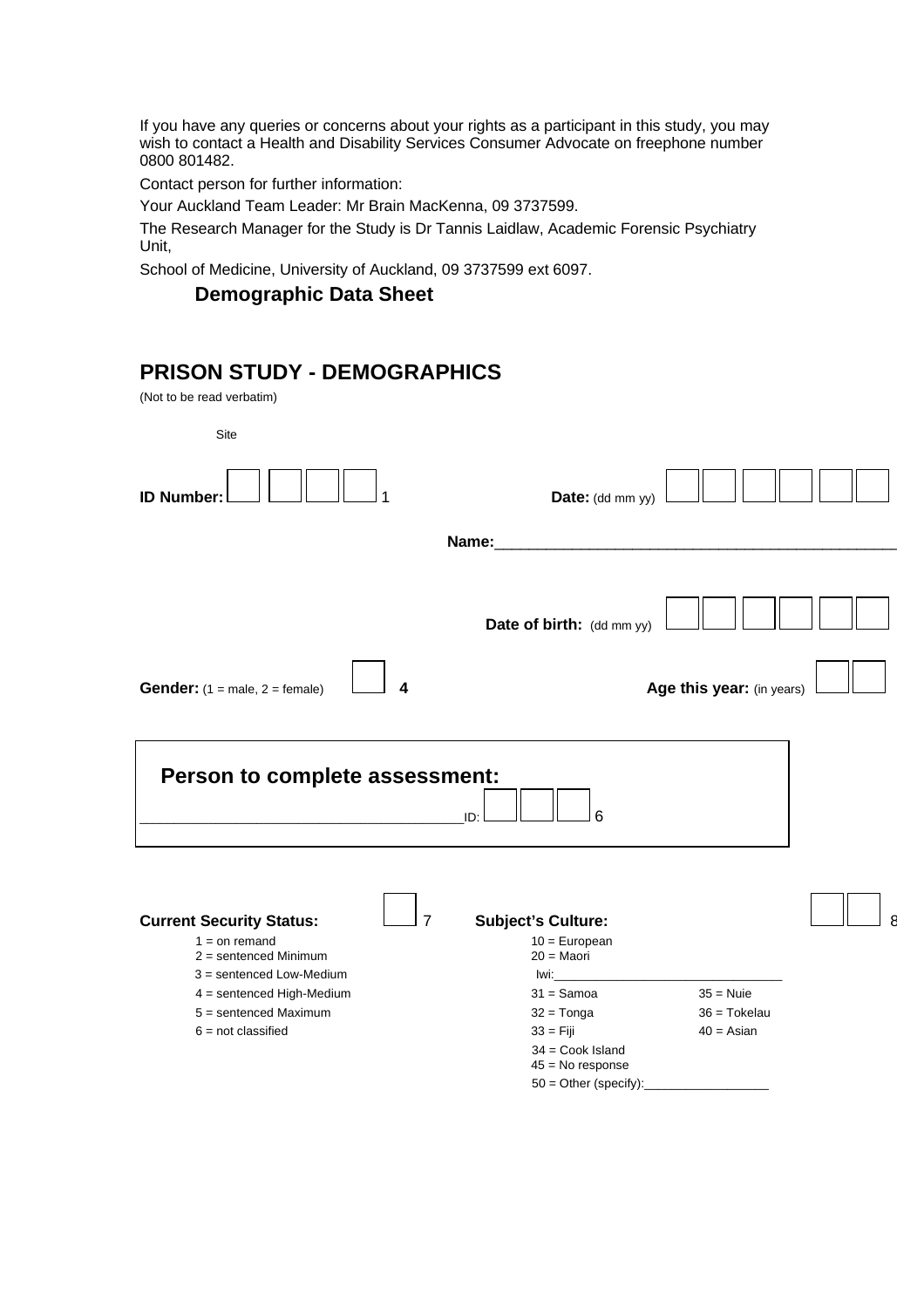| <b>Marital Status:</b>                                                                                                             | 9 |                           |  |  |  |
|------------------------------------------------------------------------------------------------------------------------------------|---|---------------------------|--|--|--|
| 1 = not married or equivalent<br>$2 =$ currently married<br>$3 =$ living with partner<br>$4 =$ separated/divorced<br>$5 =$ widowed |   | Comments:                 |  |  |  |
| Usual Occupation: Specify:___________<br>10                                                                                        |   |                           |  |  |  |
| 11<br>Living situation prior to prison:                                                                                            |   |                           |  |  |  |
| $1 = student$                                                                                                                      |   | $1 = alone$               |  |  |  |
| $2 =$ homemaker/child care                                                                                                         |   | $2 =$ partner             |  |  |  |
| 3 = unskilled/manual work (labourer, driver, waiter, shop assistant                                                                |   | $3 =$ parents             |  |  |  |
| 4 = work supervisor, clerical and skilled crafts (secretarial, artisan, foreman,                                                   |   | $4 =$ flatmates           |  |  |  |
| shopkeeper)                                                                                                                        |   | $5 =$ relative            |  |  |  |
| $5 =$ managerial/professional                                                                                                      |   | $6 =$ boarding house      |  |  |  |
| $6 = not employed: disabled$                                                                                                       |   | $7 = no fixed abode$      |  |  |  |
| $7 = not employed: able to work$<br>$0 = other (specific)$                                                                         |   | $8 =$ alone with children |  |  |  |
|                                                                                                                                    |   | $0 =$ other (specify)     |  |  |  |

|  | Education: $\Box$ 12 Most serious offence (conviction): $\Box$ 14Present charge: $\Box$ 13 |  |  |
|--|--------------------------------------------------------------------------------------------|--|--|

| $1 =$ primary school only<br>$2 =$ some secondary school<br>$3 =$ completed secondary school<br>$4 =$ tertiary (not university)<br>$5 =$ university | 1= violence<br>$2=$ other offences<br>against person<br>$3=$ property<br>$4 =$ involving drugs | 5= offences against good order<br>$6 = \text{traffic}$<br>$7 =$ against justice*<br>$8 =$ misc<br>$0 = none$ | 1= violence<br>$2=$ other offences<br>against person<br>$3=$ property<br>$4=$ involving drugs | 5= offences against go<br>order<br>$6 = \text{traffic}$<br>$7 =$ against justice*<br>$8 =$ misc |
|-----------------------------------------------------------------------------------------------------------------------------------------------------|------------------------------------------------------------------------------------------------|--------------------------------------------------------------------------------------------------------------|-----------------------------------------------------------------------------------------------|-------------------------------------------------------------------------------------------------|
| $6 = other (specific)$                                                                                                                              |                                                                                                | * eg breach of bail                                                                                          |                                                                                               | $0 = none$<br>* eg breach of bail                                                               |